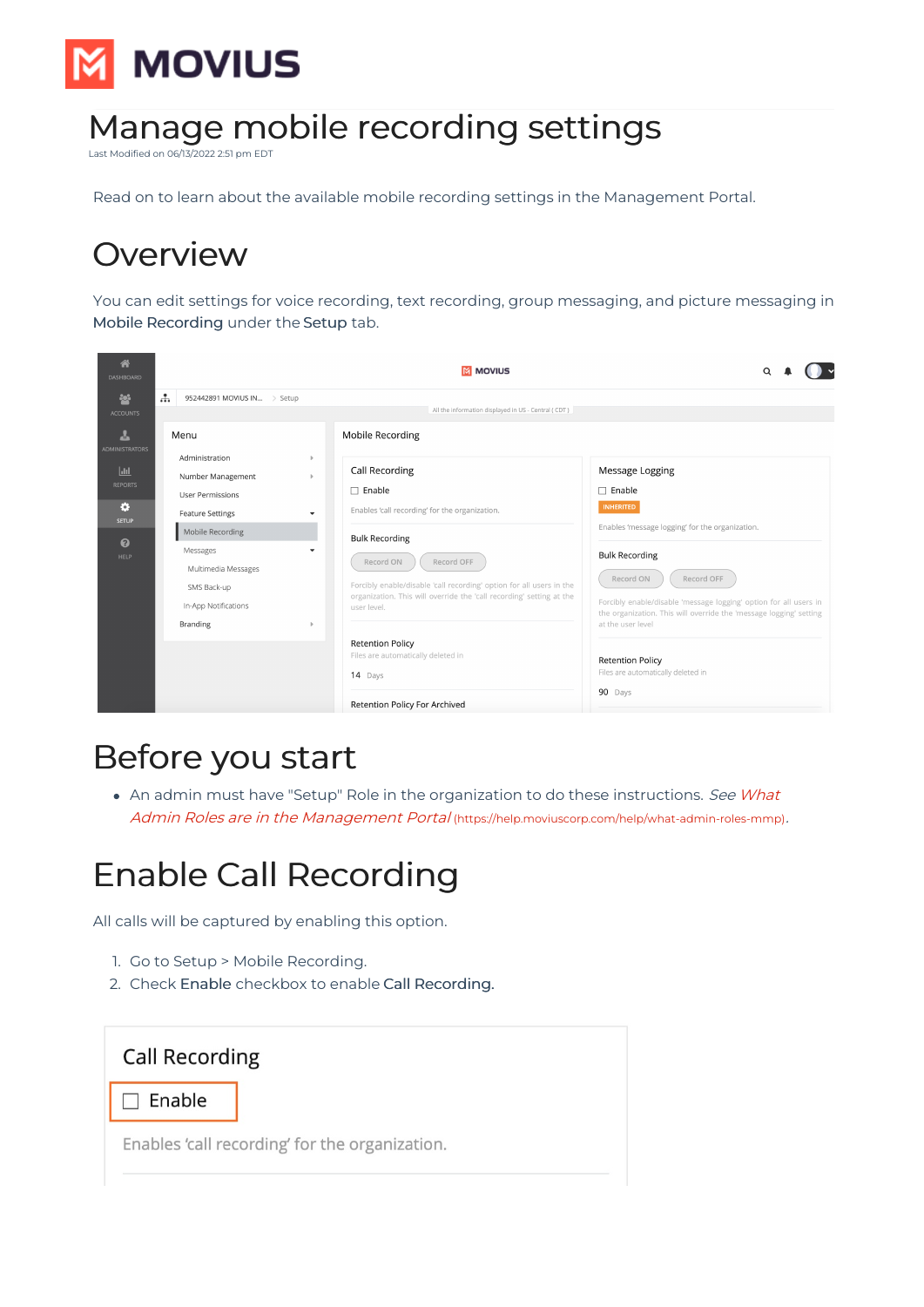

### Bulk Recording

Use to forcibly enable or disable call or text capture for all users in the organization. This will override the Call Recording setting at the user level.

- Click the Record ON button to enable recording for all users
- Click the Record OFF button to disable recording for all users.

| Mobile Recording                                                                                                                                                                                 |                                                                                                                                                                          |
|--------------------------------------------------------------------------------------------------------------------------------------------------------------------------------------------------|--------------------------------------------------------------------------------------------------------------------------------------------------------------------------|
| <b>Call Recording</b>                                                                                                                                                                            | Message Logging                                                                                                                                                          |
| Enable                                                                                                                                                                                           | Enable                                                                                                                                                                   |
| Enables 'call recording' for the organization.                                                                                                                                                   | <b>INHERITED</b>                                                                                                                                                         |
| <b>Bulk Recording</b><br>Record ON<br>Record OFF<br>Forcibly enable/disable 'call recording' option for all users in the<br>organization. This will override the 'call recording' setting at the | Enables 'message logging' for the organization.<br><b>Bulk Recording</b><br>Record ON<br>Record OFF<br>Forcibly enable/disable 'message logging' option for all users in |
| user level.                                                                                                                                                                                      | the organization. This will override the 'message logging' setting<br>at the user level                                                                                  |

#### Message Logging

All messages will be captured by enabling this option. Text, picture, and group messages will be recorded when the feature is enabled.

- 1. Go to Setup > Message Logging.
- 2. Check Enable checkbox to enable Message Logging.

| Message Logging                                 |  |
|-------------------------------------------------|--|
| Enable                                          |  |
| <b>INHERITED</b>                                |  |
| Enables 'message logging' for the organization. |  |

#### Retention Policy

Non-editable information for management portal users. You must put in a ticket with your customer success team in order to change the value.

The Retention Policy defines when files will be deleted. For example, if it is set as14 days, the recorded files are deleted after 14 days. The Retention policy can be different for voice and message files.

#### Retention Policy for Archived

Non-editable information for management portal users. You must put in a ticket with your customer